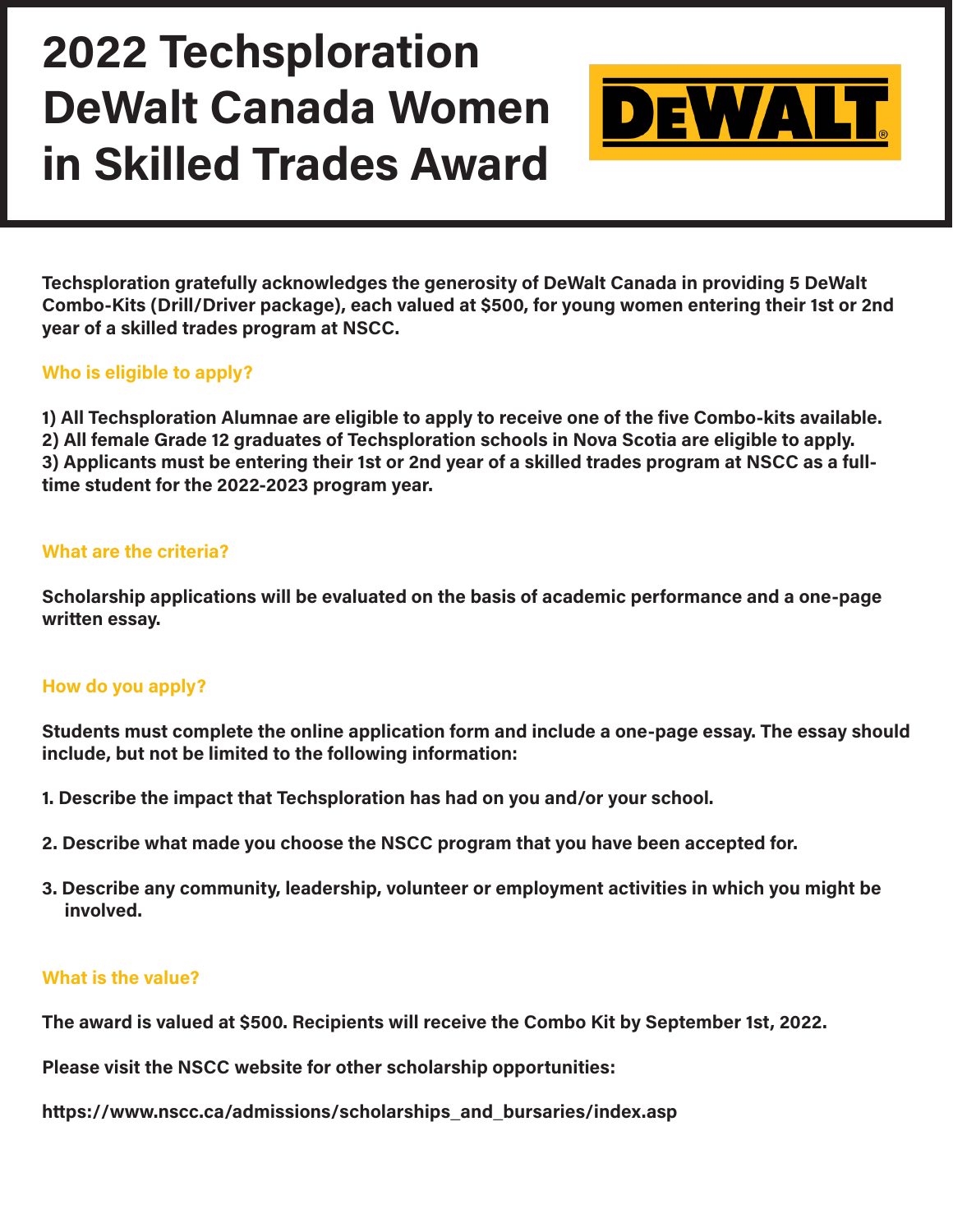

### **When is the deadline?**

**Applications should be completed online or emailed to Margaret Davidson at [margaret.davidson@techsploration.ca](mailto:margaret.davidson@techsploration.ca) by July 11th, 2022. Incomplete applications will not be considered. Only successful candidates will be notified.**

#### **Contact:**

**Please contact Margaret Davidson at [margaret.davidson@techsploration.ca](mailto:margaret.davidson@techsploration.ca) should you have any questions regarding the application process.**

**Note: This award is not transferable.**

**Applications can also be mailed to:**

**Techsploration 800B Windmill Rd, Unit 6 Dartmouth, NS B3B 1L1**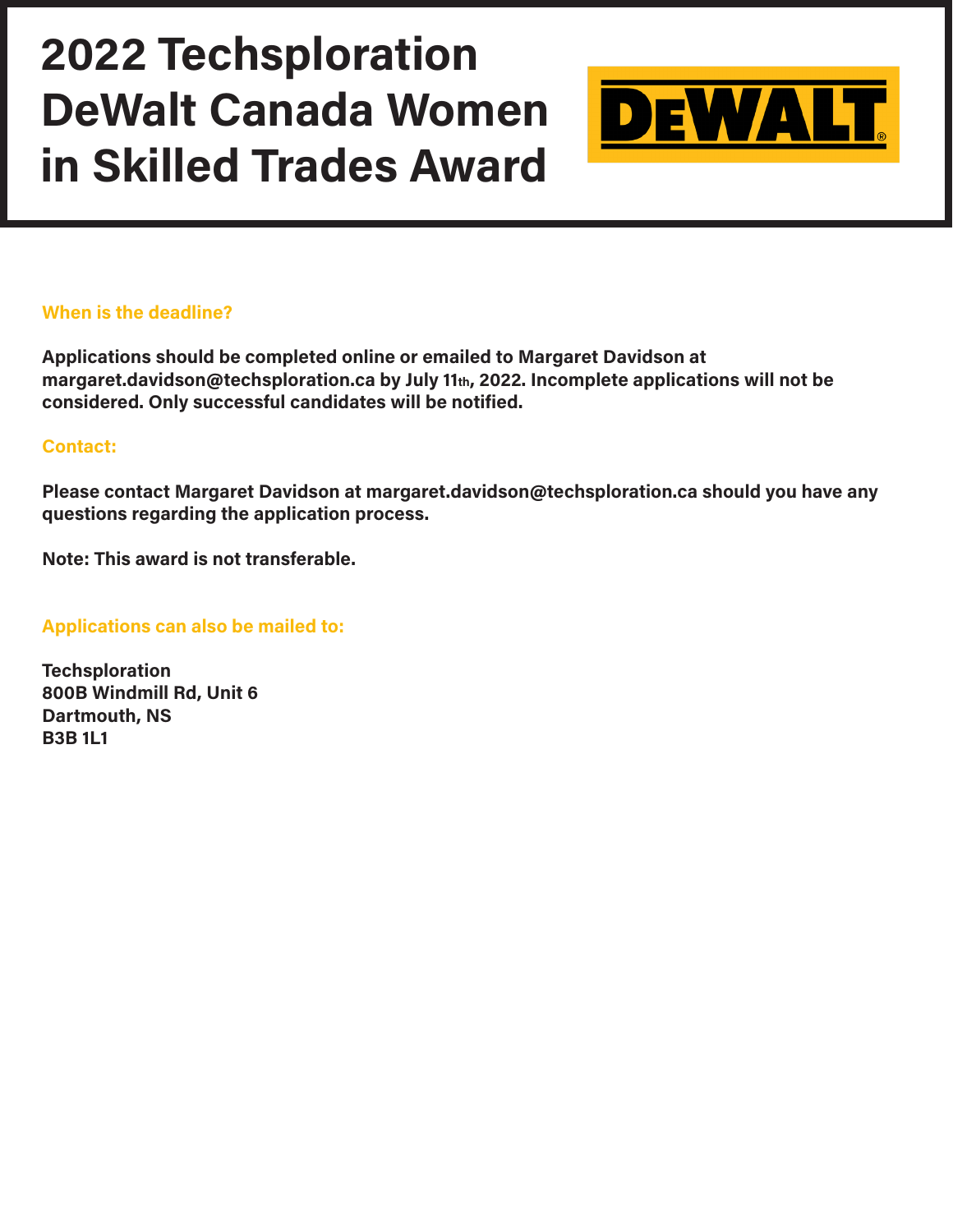

| 1. |  |  |  | Name in full: (first, middle & last) |  |  |
|----|--|--|--|--------------------------------------|--|--|
|----|--|--|--|--------------------------------------|--|--|

#### **2. Address**

#### **3. Phone**

### **4. Email (personal, NOT school)**

## **5. Date of Birth (MM / DD / YYYY)**

### **6. Name of Techsploration School Attended**